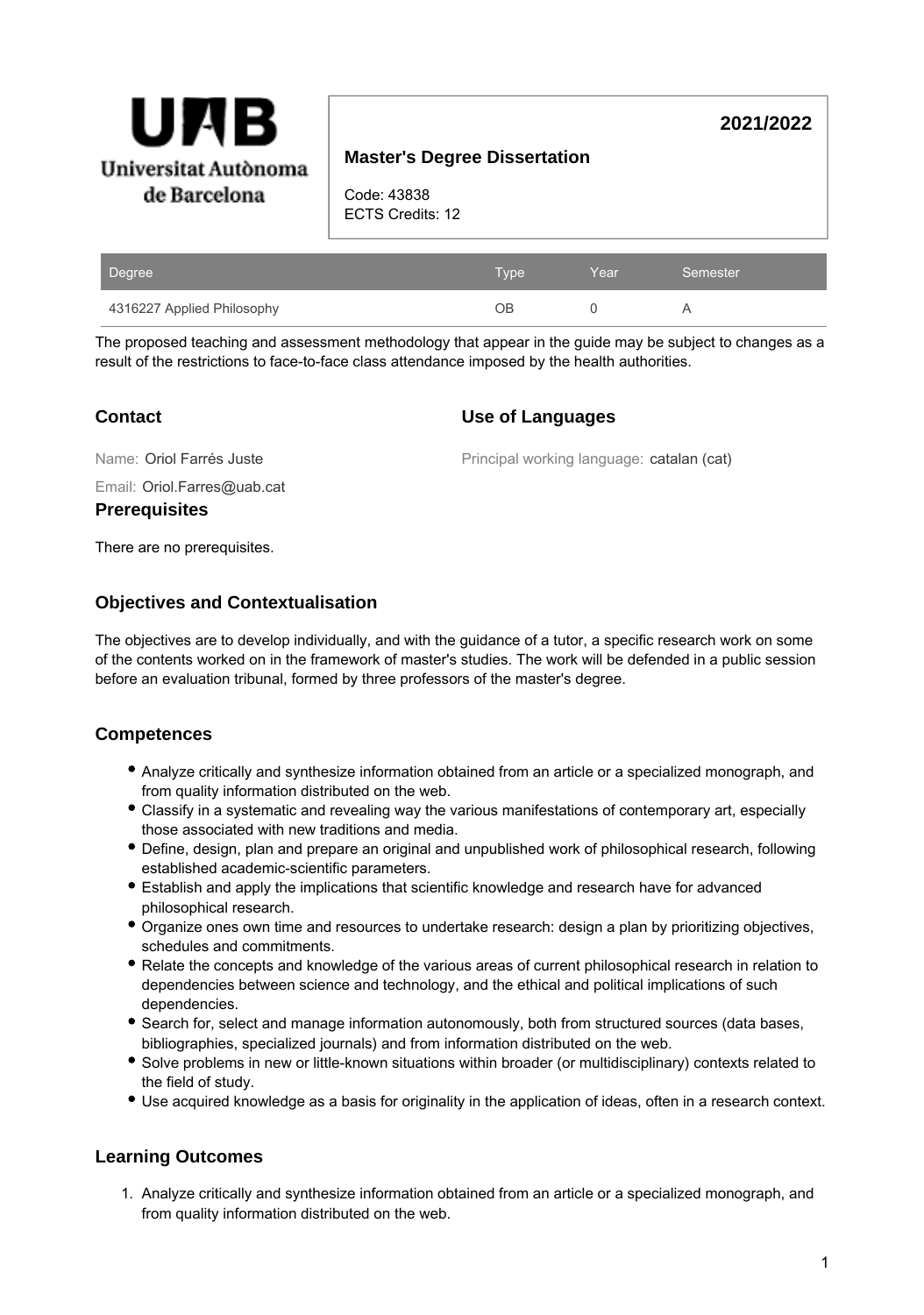- 2. Apply the different fields indicated and relate them to each other in order to draw up an accurate concept map.
- 3. Establish the connection with scientific and technological knowledge and its influence on society when writing up the project.
- 4. Establish the implications of findings with regard to understanding the human condition.
- 5. Organize ones own time and resources to undertake research: design a plan by prioritizing objectives, schedules and commitments.
- 6. Search for, select and manage information autonomously, both from structured sources (data bases, bibliographies, specialized journals) and from information distributed on the web.
- 7. Solve problems in new or little-known situations within broader (or multidisciplinary) contexts related to the field of study.
- 8. Use acquired knowledge as a basis for originality in the application of ideas, often in a research context.
- 9. Write a master's dissertation with conceptual findings that are precise and significant.

# **Content**

#### **Content**

The TFM consists in the writing of an original and unpublished research work, in which a contemporary philosophical problem is addressed and analyzed. The student will have to describe this problem and the theoretical framework or the theoretical frameworks in which they are presented, showing a rigorous knowledge of the subject and a critical attitude. He will have to demonstrate his ability to clearly define philosophical concepts, synthesize discussions and use arguments. It will be valued that the student enters into discussion with the most significant theoretical proposals in this regard. Likewise, the student must demonstrate that he dominates the philosophical writing, which exposes his knowledge clearly and in an orderly manner, which he knows to correctly cite the studied texts, which makes an appropriate use of footnotes and who knows how to compile the used bibliography. Priority will be given to the discussion regarding the challenges that are posed in relation to art, politics and science, with an explicit reference to them, as broad theoretical areas that cluster the practices of individuals and societies.

The search and the results of the same must be individual and original. Each time you take an idea or information that has not produced one, you must mention its origin. This practice is essential and essential for two reasons: the honest student or researcher recognizes ideas that are not his; otherwise he would be committing plagiarism. It offers its readers the possibility to go to the original sources in order to contrast the information or to complete it.

TFM will not be evaluated if they do not mention bibliographical references in the appropriate way.The cases of plagiarism will imply the automatic suspense of the TFM. (http://www.plagiarism.org/): present the work of others as its own; adopt words or ideas from other authors without due recognition (that is, without citing);not to use quotation marks in a literal quotation;give incorrectinformation about the true source; the paraphrasing of a source without mentioning the source (that is, without citing); the abusive paraphrashing, even if the source is mentioned.

Formal requirements

In order to ensure a calibrated presentation of the research, the following formal requirements are established:

-Regarding the number of pages of the TFM, papers that have between 60 and 100 pages will be accepted, including the annexes;

-Regarding the sections that the TFM must include and by virtue of which its contents are to be organized, they include:

(a) introduction or methodological chapter: exposition and justification of the problem raised, of the methodology

used, of the position or theoretical enactment adopted, and of the discussion or debate in which the problem acquires

relevance;

(b) central body of the TFM: chapters and subchapters (elaboration and theoretical development of the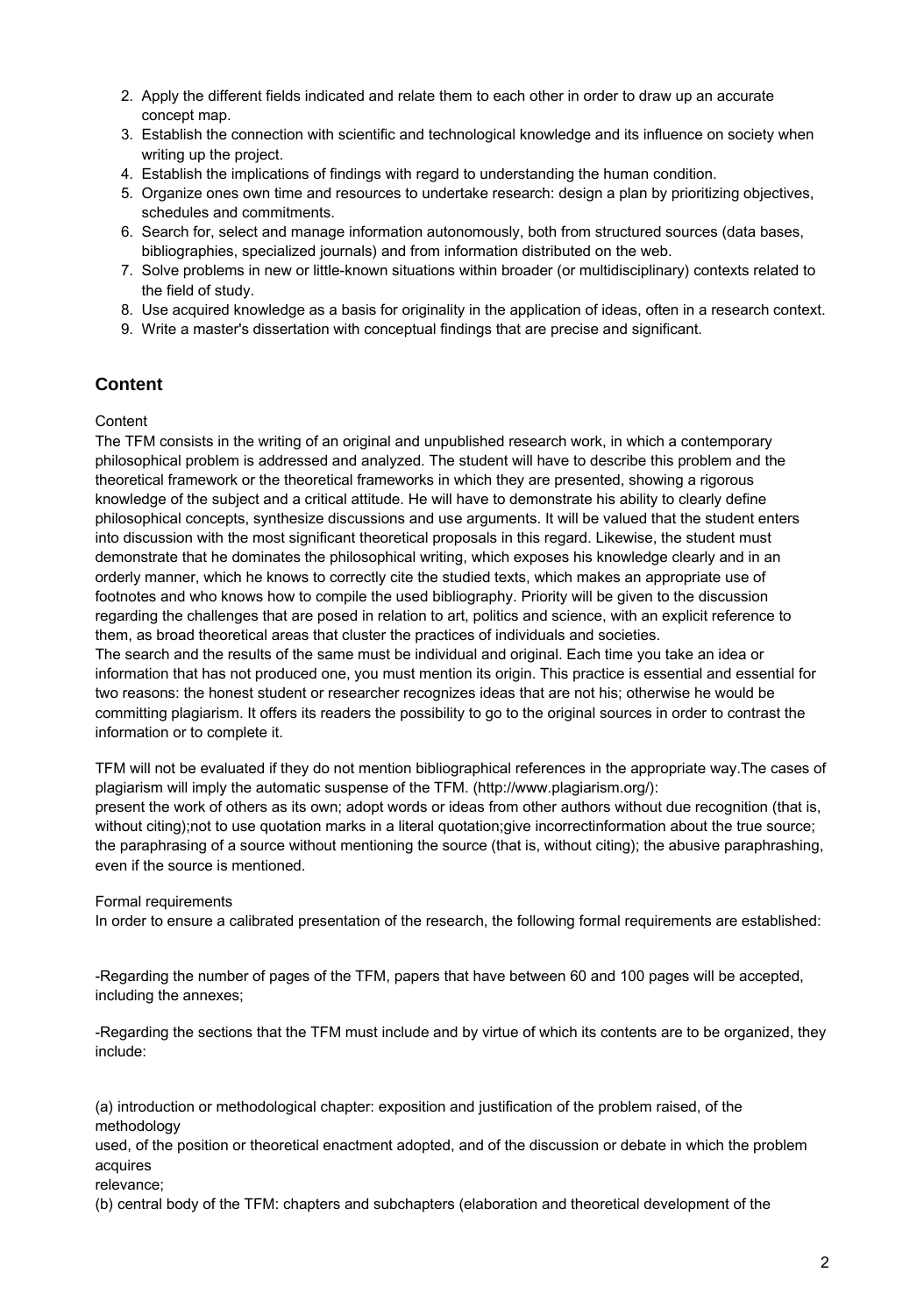#### problem in constant

dialog with relevant bibliography);

(c) conclusions: where the results of research are manifested;

(d) bibliography: texts that have been quoted and / or consulted for the elaboration of the TFM, avoiding, preferably, the list organized according to the alphabetical order and without discrimination or criterion relevant to the

#### research results;

(e) annexes: images, fragments of texts and other significant documents for research.

In accordance with the competencies assumed by passing the credits corresponding to the module of the TFM, students are expected to achieve the following learning outcomes:

-Relate the concepts and knowledge of the different areas of current philosophical research, especially philosophy of art, political philosophy and philosophy of science, elaborating a precise conceptual map. -Define, design, plan and elaborate a philosophical, original and unpublished research work, according to the international standards of quality.

- Criticallyevaluate the implications on the human condition of the new ideological, political forms economic and technologies that act in the contemporary world. Establish the implications of the results shown to understand the human condition.

-Evaluate the implications that knowledge and scientific research have on advanced philosophical research. Write the essay establishing the connection with scientific and technological knowledge and its social influence.

#### Procedure and calendar

The module of the TFM organizes two obligatory sessions of work for all the students. In the first of them, which will take place in January, the students will present the TFM proposal, indicate their preferences with respect to their tutor, and will present the bibliography to be used and their work plan. Likewise, they can take the opportunity to raise and share with the other students both aspects of the work in which they have already advanced, as well as the doubts that are presented to them. At the second meeting, which will take place in April, students will present the state where their work is located, and they will have the opportunity to share with their teachers and other students, both their progress, and the problems that have been found. If the students consider it necessary, in addition more sessions of this kind can be organized throughout the course.

Apart from these two compulsory sessions organized by the module of the TFM, the writing work of the TFM will be carried out by the student with the guidance of a tutor. The preparation of the TFM will be governed by the following procedure and calendar:

#### (a) Choice of subject and tutor (deadline: first meeting in January)

The subject of the TFM will be related to the contents of the current modules and / or lines of research, so that it can be tutored (or, exceptionally, and after approval of the master's and module coordination, co-tutored) by one of the teachers of the master's degree The deadlines fortheir approach will be determined according to the tutor.

(b) Bibliography meeting (deadline: first meeting in January) The meeting of the bibliography is a guided task by the tutor, in accordance with the student's proposal and based on affiliation and / or theoretical position assumed for the development of the research.

(c) Elaboration of the work plan (deadline: first meeting in January) The elaboration of the work plan requires the supervision and correction of the tutor, who will establish with the student the terms of compilation of the material, analysis and textual criticism, editing, correction (or corrections) and edition (or editions) of the monograph until it is completed satisfactorily.

#### (d) Corrections (second semester)

The final drafting and editing are the outcome of the process of analysis and textual criticism, and they need very close and accurate supervision. For this reason, they must be performed in parts, each one of which must be approved by the tutor, in order to control their appropriate insertion within the set. Reading all necessary drafts, and drafting amendments and suggestions by the tutor provides students with the tools to offer a finished and evaluable product.

The monitoring should include the print process of the TFM, so that both its presentation and the fulfillment of the terms assigned to the corresponding public defense reach their best.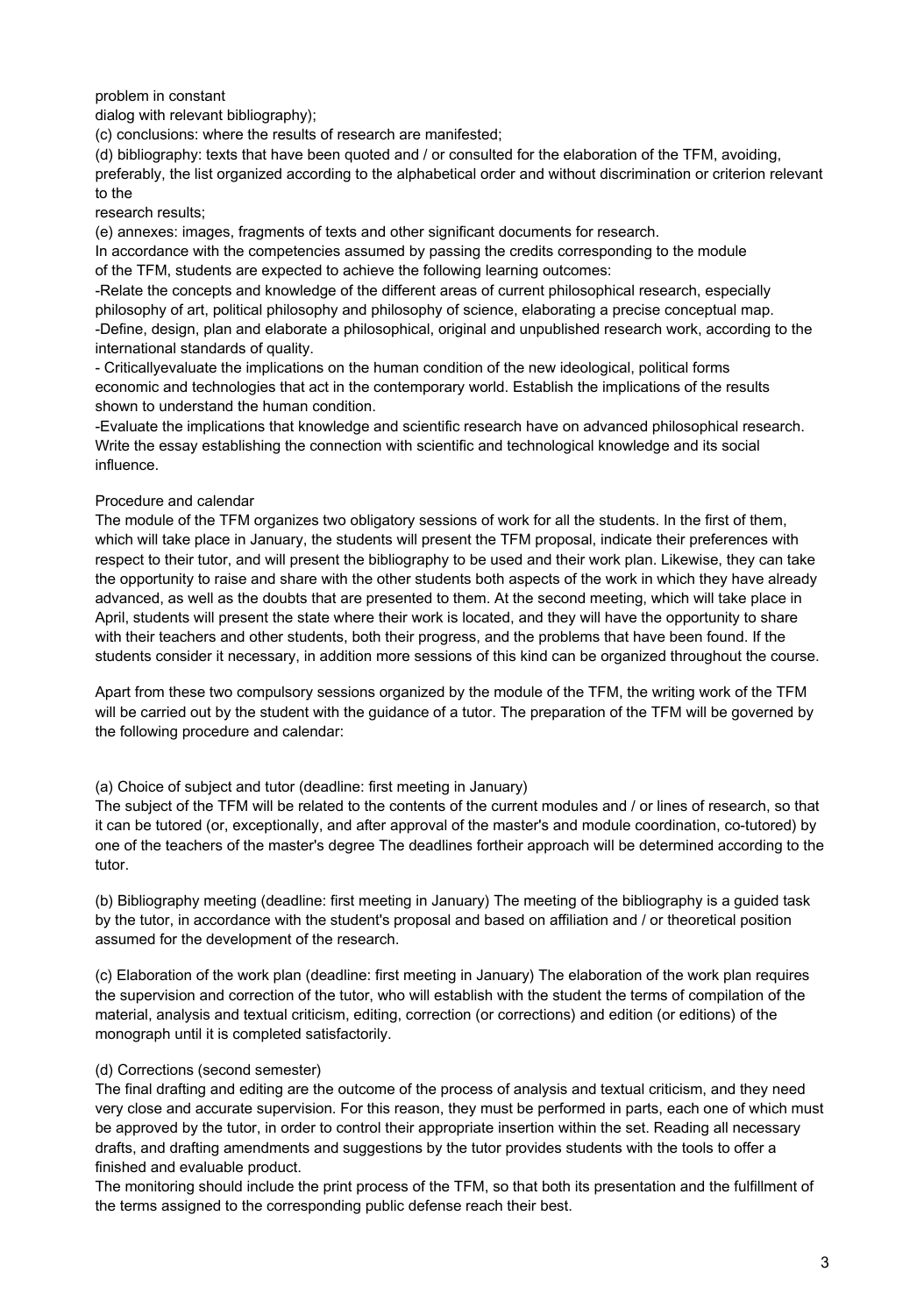Public defense and work evaluation (first fortnight of July or first fortnight of September)

In the public defense, the student will expose, in a time not exceeding thirty minutes, in the way and according to the interest agreed with the tutor of the work, the results of the investigation before a commission formed by three teachers of the master's degree (excluding the tutor). Exceptionally, the possibility of the inclusion in this commission of teachers outside the master's degree is considered, with sufficient qualification to evaluate the work. After the exhibitionof the results of the investigation, each of the members of the commission will present, for not more than thirty minutes, the observations that are considered necessary in relation to the work, taking into account the general criteria established for its approval, which are: Proper delimitation of the problem and contextualization in the contemporary philosophical debate; Organic and balanced structuring of the contents; Exposure originality, clarity and rigor; argumentative coherence; Critical solvency and relevance; Identification and good use of bibliographic resources.

After the intervention of each of the members of the committee, the author of the TFM will take note of his observations and, in a final speech, will discuss, for not more than thirty minutes, with the members of the commission, to clarify and / or defend her contributions.

Finally, the commission will be closed to deliberate on the qualification of the TFM, in accordance with the qualifications that govern for the rest of the master's modules. In the case of obtaining a numerical rating between 9 and 10, the TFM can be proposed, if the commission considers this, as a candidate for Matrícula d'Honor. Given that the number of Honors that can be granted is strictly delimited by the university regulations, in the case that there are more TFM candidates of those who can finally obtain it, it will be the coordination of the module, together with the coordinators of the master's degree, who, in accordance with current regulations, propose and attribute this qualification to the work.

# **Methodology**

The training activity of this module is the preparation of the TFM, an original and unpublished research work on some of the contents worked on in the master's degree.

Annotation: Within the schedule set by the centre or degree programme, 15 minutes of one class will be reserved for students to evaluate their lecturers and their courses or modules through questionnaires.

## **Activities**

| <b>Title</b>           | <b>Hours</b> | <b>ECTS</b> | <b>Learning Outcomes</b> |
|------------------------|--------------|-------------|--------------------------|
| Type: Directed         |              |             |                          |
| Group meetings         |              | 0.28        | 1, 6, 5                  |
| Type: Supervised       |              |             |                          |
| Elaboration of the TFM | 291.5        | 11.66       | 2, 4, 7, 9, 3, 8         |

# **Assessment**

The student will have to defend her TFM in front of an evaluation tribunal consisting of thre professors of the master's degree, as explained in detail in the "contents" section of this teaching guide.

## **Assessment Activities**

| Title                                            |      |    | Weighting Hours ECTS Learning Outcomes |
|--------------------------------------------------|------|----|----------------------------------------|
| Elaboration of the TFM and defense before a jury | 100% | 15 | $0.06$ 1, 2, 6, 4, 5, 7, 9, 3, 8       |